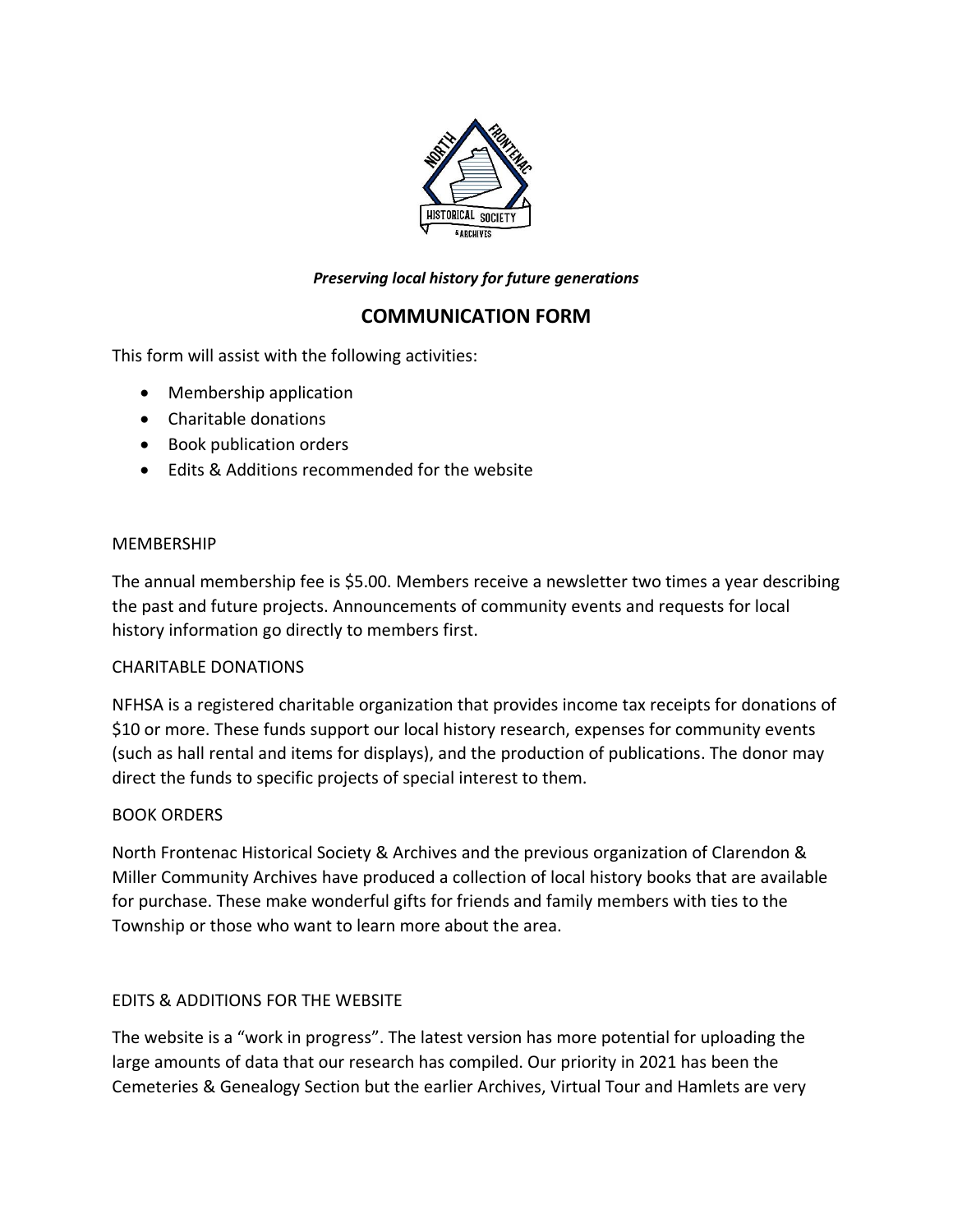important as well. It is our intent to add to all sections with photos and family information. In order to make that easier for the pubic to share their information, the Communication Form has a section do that. If you have found an inaccuracy that we need to correct, you may notify NFHSA on the form. If you have scanned photos or additional information we would be pleased to receive these items as well.

NFHSA email for transfer of funds: [nfarchives@gmail.com](mailto:nfarchives@gmail.com)

Use Password: Archives

Your Name:\_\_\_\_\_\_\_\_\_\_\_\_\_\_\_\_\_\_\_\_\_\_\_\_\_\_\_\_\_\_\_\_\_\_\_\_

\_\_\_\_\_\_\_\_\_\_\_\_\_\_\_\_\_\_\_\_\_\_\_\_\_\_\_\_\_\_\_\_\_\_\_\_\_\_\_\_\_\_\_\_\_\_\_\_\_\_\_

e-mail address: **with a set of the set of the set of the set of the set of the set of the set of the set of the set of the set of the set of the set of the set of the set of the set of the set of the set of the set of the** 

Mailing Address for book delivery:

Check the appropriate purpose for using the form:

\_\_\_\_\_\_ One year membership (\$5.00) \_\_\_\_\_Two year membership (\$10.00)

Charitable Donation in the amount of \$ The state of the used for general operation Or specific to project **and the set of the set of the set of the set of the set of the set of the set of the set o** 

For the mailing of books postal shipping will apply. This varies with postal code and weight. Once we have your order, the total amount can be calculated. Indicate the # of copies.

- Away Back in Clarendon & Miller @ \$25
- Memories of General Stores in North Frontenac @ \$20
- Lodges: Past & Present in North Frontenac @ \$20
- Historic Tours of North Frontenac @ \$20
- \_\_\_\_ Camp Kasawamak @ \$20
- **Memories of the Farm @ \$80**
- Recollections (2021)  $@$  \$20